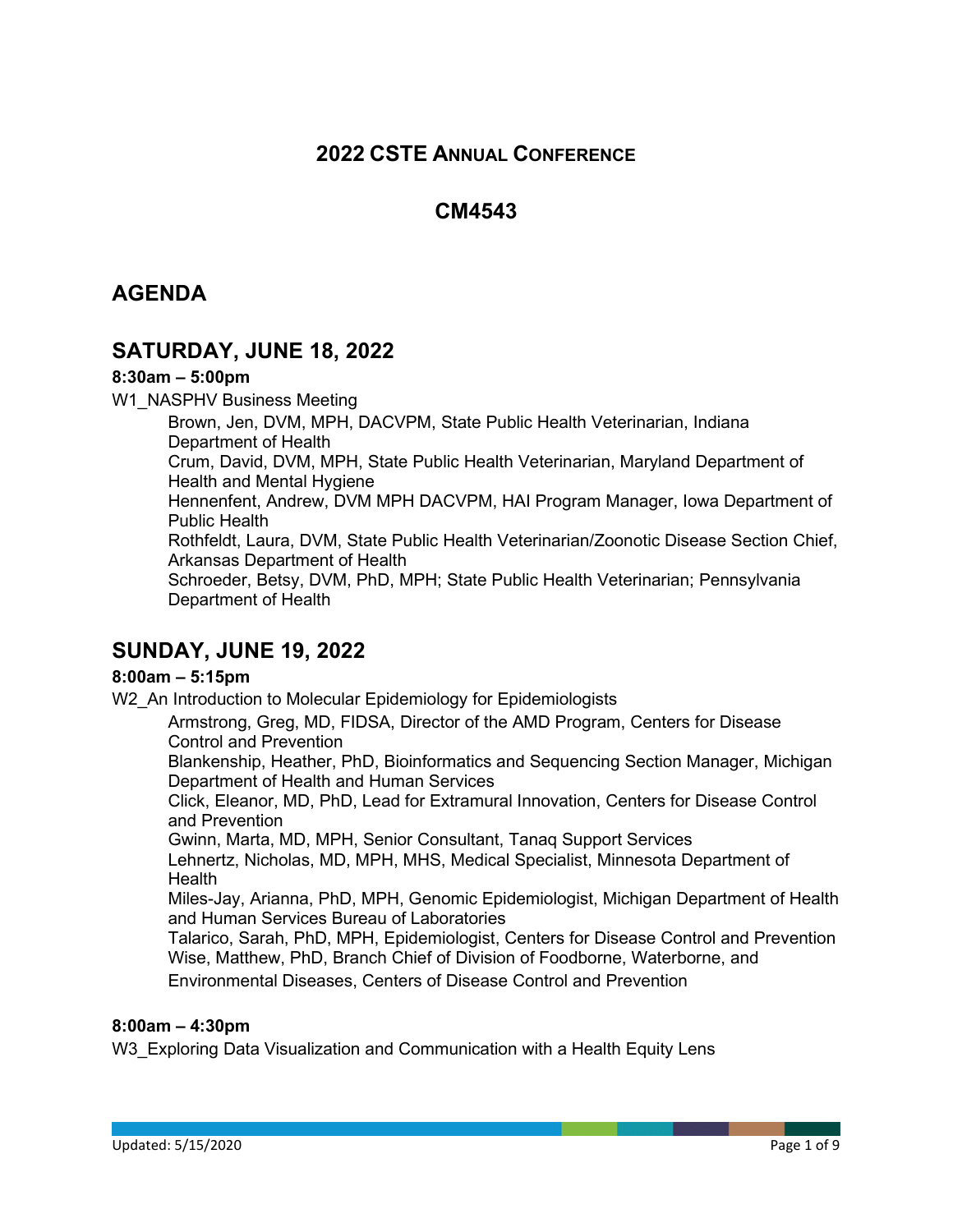Baker, Melissa, MA, MCH Epidemiologist, Office of Maternal, Child, and Family Health Errichetti, Karen, MPH, DrPH, Consultant and Assistant Professor, Karen Errichetti Consulting, Tufts University School of Medicine Friedrichs, Michael, MS, Deputy State Epidemiologist, Utah Department of Health Herold, Hannah, MPH, Principal Consultant, Herold LLC

W4 National Meeting of Influenza Surveillance Coordinators

Brammer, Lynnette, MPH, Epidemiologist, Centers for Disease Control and Prevention Budd, Alicia, MPH, Epidemiologist, Centers for Disease Control and Prevention Colon, Arielle, MPH, Epidemiologist, Centers for Disease Control and Prevention Daly, Peter, MPH, Epidemiologist, Centers for Disease Control and Prevention Kniss, Krista, MPH, Epidemiologist, Centers for Disease Control and Prevention Merced-Morales, Angiezel, MPH, Epidemiologist, Centers for Disease Control and **Prevention** 

Tastad, Katie, MPH, Epidemiologist, Centers for Disease Control and Prevention

### **8:00am – 1:30pm**

W5\_Occupational Health Surveillance: Surveillance Skills, Stretches, and Strategies

Armenti, Karla, ScD, MS, Research Assistant Professor/Program Director, University of New Hampshire, Institute on Disability

Bunn, Terry, PhD, Professor, Kentucky Injury Prevention and Research Center Hall, Noemi, PhD, Epidemiologist, National Institute for Occupational Safety and Health and Centers for Disease Control and Prevention

Naranjo, Anthony, MS, Doctoral Research Fellow, U.S. Army Research Institute for Behavioral and Social Sciences

Quay, Brian, MS, Economist, Centers for Disease Control and Prevention Sanderson, Wayne, PhD, Professor/Director, University of Kentucky Tumlin, Kimberly, PhD, MS, MPH, Assistant Professor, University of Kentucky Winter, Kathleen, PhD, MPH, State Epidemiologist/Director, Kentucky Department of Public Health

### **8:00am – 5:00pm**

W6 Distilling Down Best Practices and the Latest and Greatest Guidance for Legionnaires' Disease

Aslam, Ali, MPH, Senior Analyst, Association of State and Territorial Health Officials Barskey, Albert, MPH, Epidemiologist, Centers for Disease Control and Prevention Gacek, Paul, MPH, Epidemiologist, Connecticut Department of Public Health Kozak-Muiznieks, Natalia, PhD, Research Microbiologist, Centers for Disease Control and Prevention

Lee, Sooji, MS MSPH, Epidemiologist, Centers for Disease Control and Prevention Mac, Valerie, PhD, APRN, ENP-C, FNP-C, Epidemic Intelligence Service Officer, US Virgin Islands Department of Health

Morse, Matthew, MPH, Research Scientist, New York State Department of Health Raman, Devin, MPH, Senior Disease Investigator, Southern Nevada Health District Wallace, Ryan, BS, Epidemiologist, Texas Department of State Health Services Wheeler, Allison, MSPH, Waterborne Disease Unit Manager, Colorado Department of Public Health and Environment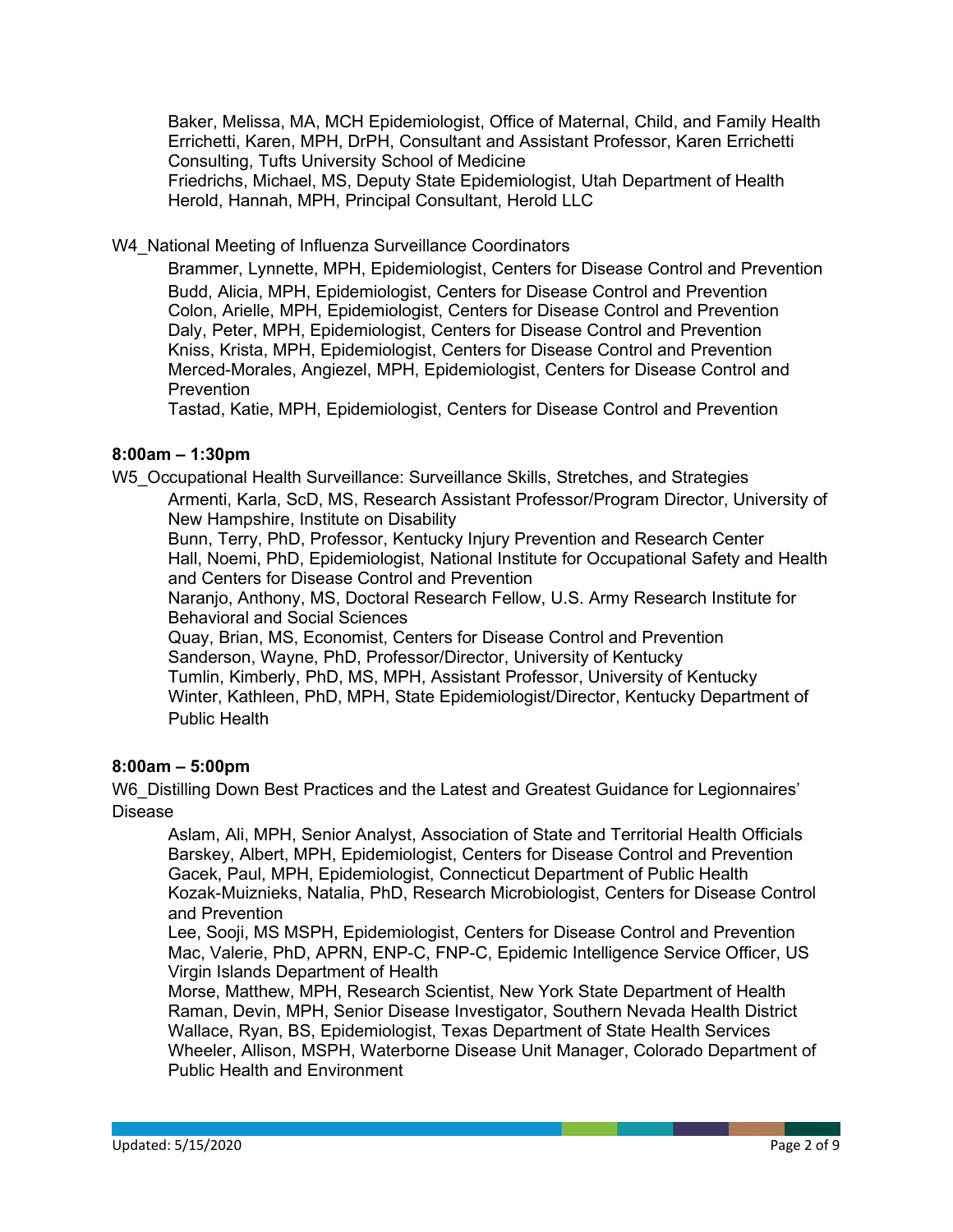W7 Data to Action

Bauer, Michael, MS, Director of Occupational Health and Injury Prevention, New York State Department of Health

Garnett, Matthew, MPH, Injury Epidemiologist, Centers for Disease Control and **Prevention** 

Zhang, Ying, PhD MPH, Senior Scientist, Southern Nevada Health District

#### **8:00am – 5:30pm**

W8 Substance Use Conversations from the Bluegrass Lands to the Seas

Ali, Sarah, MPH, Program Coordinator and ODMAP Liaison, Centers for Disease Control and Prevention

Casillas, Shannon, MPH, Epidemiologist, Centers for Disease Control and Prevention David, Naomi, MPH, Public Health Advisor, Centers for Disease Control and Prevention Davis, James, MA, Prescription Drug Overdose Prevention Epidemiologist, New Mexico Department of Health

Dilley, Julia, PhD MES, Senior Research Scientist/Epidemiologist, Multnomah County Health Department/State of Oregon Public Health Division

Quesinberry, Dana, JD DrPH, Assistant Professor, Kentucky Injury Prevention and Research Center

#### W9 Environmental Health

Boscoe, Francis, PhD, MA, Owner, Pumphandle LLC

Egbo, John, MPH, Epidemiologist, Kentucky Department for Public Health Hurst, Meagan, MPH, Program Manager, Kentucky Department for Public Health Hutton, Brad, MPH, Public Health Consultant, Hutton Health Consulting LLC Jordan, Melissa, MS, MPH, Assistant Deputy Secretary for Health, Florida Department of Health

Robeson, Sara, MSPH, Epidemiologist III, Cabinet for Health and Family Services, Kentucky Department for Public Health

Stanbury, Martha, MSPH, Project Specialist, Michigan Department of Health and Human **Services** 

### **10:30am – 5:00pm**

W10 Enteric Disease Surveillance Workshop

Buuck, Sean, MPH, Epidemiologist, Minnesota Department of Health Dishman, Hope, MPH, Outbreak Coordinator, Georgia Department of Public Health

Garman, Katie, MPH, Foodborne and Enteric Diseases Program Director, Tennessee Department of Health

Golwalkar, Mugdha, MPH, Epidemiologist/Outbreak Coordinator, Tennessee Department of Health

Hatley, Noel, MPH, Epidemiologist, Public Health-Seattle & King County

Hewitson, Ingrid, MPH, Epidemiologist and Coordinator, Colorado Department of Public Health and Environment

Holloman, Kelsey, MPH, Foodborne Disease Epidemiology Program Manager, Virginia Department of Health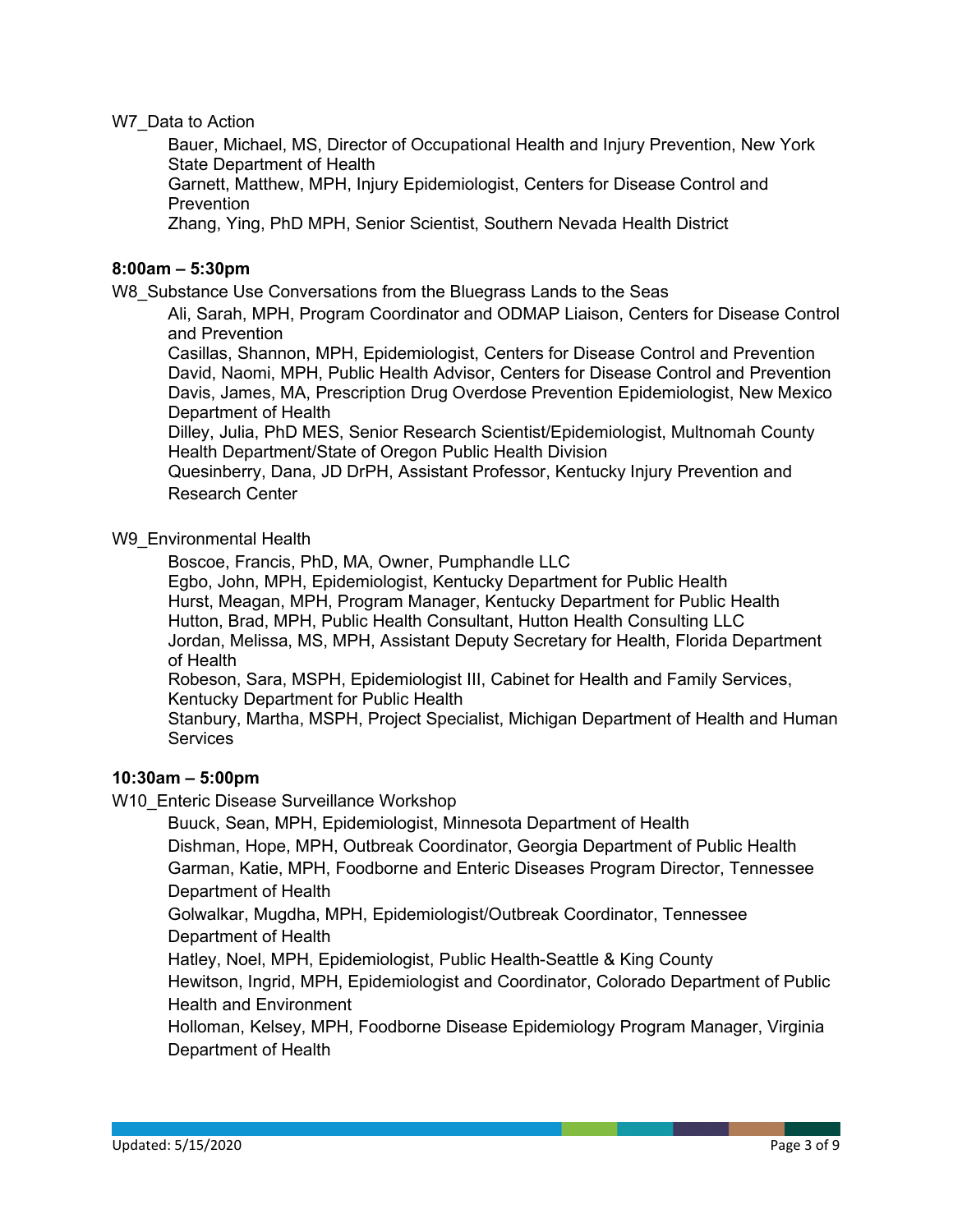Jervis, Rachel, MPH, Manager of the Foodborne, Enteric, and Waterborne Diseases Program, Colorado Department of Public Health, and Environment

Marshall, Nicole, MPH, Foodborne and Enteric Disease Epidemiologist, Washington State Department of Health

Medus, Carlota, PhD, MPH, Epidemiologist Supervisor Sr., Minnesota Department of Health

Rush, Carrell, MPH, Reportable Diseases Section Manager, Kentucky Department for Public Health

Smith, Erica, PhD, MPH, Deputy State Epidemiologist, Delaware Division of Public **Health** 

Smith, Kirk, DVM, MS, PhD, Manager at Foodborne, Waterborne, Vectorborne, and Zoonotic Diseases Section

Whitlock, Laura, MPH, Health Communication Specialist, Centers for Disease Control and Prevention

Wise, Matthew, PhD, Branch Chief of Division of Foodborne, Waterborne, and Environmental Diseases, Centers of Disease Control and Prevention

### **10:30am – 5:30pm**

W11 Leading the Field with Data Modernization

Barnes, Jason MBA, Informatics Program Assistant Manager, Utah Department of Health and Human Services

Fisher, Rebecca, MPH, Chief Epidemiologist, Los Angeles County Department of Public **Health** 

Jernigan, Daniel, MD, MPH, Deputy Director for Public Health Science and Surveillance, Centers for Disease Control and Prevention

Joshi, Sujata, MSPH, Director of Improving Data and Enhancing Access, Northwest Portland Area Indian Health Board

Lee, David, MPH MBA, Executive Director, Information Strategy, New York City Department of Health and Mental Hygiene

Mansour, Raed, MPH, Foodborne Disease Epidemiology Program Manager, Virginia Department of Health

Mitchell, Clifford, MS, MD, MPH; Director of Environmental Health Bureau, Maryland Department of Health

Mumford, Quinyatta, MPH, Chief Informatics Officer, New Mexico Department of Health Powell, Tim, MPH, Director of Informatics, Virginia Department of Health

Strosnider, Heather, PhD MPH, Senior Advisor for Surveillance and Data Modernization, Centers for Disease Control and Prevention

White, Jennifer, MPH, Director of Vector-borne Disease Unit, Bureau of Communicable Disease Control

### **12:00pm – 4:00pm**

W12 An Introduction to REDCap Basics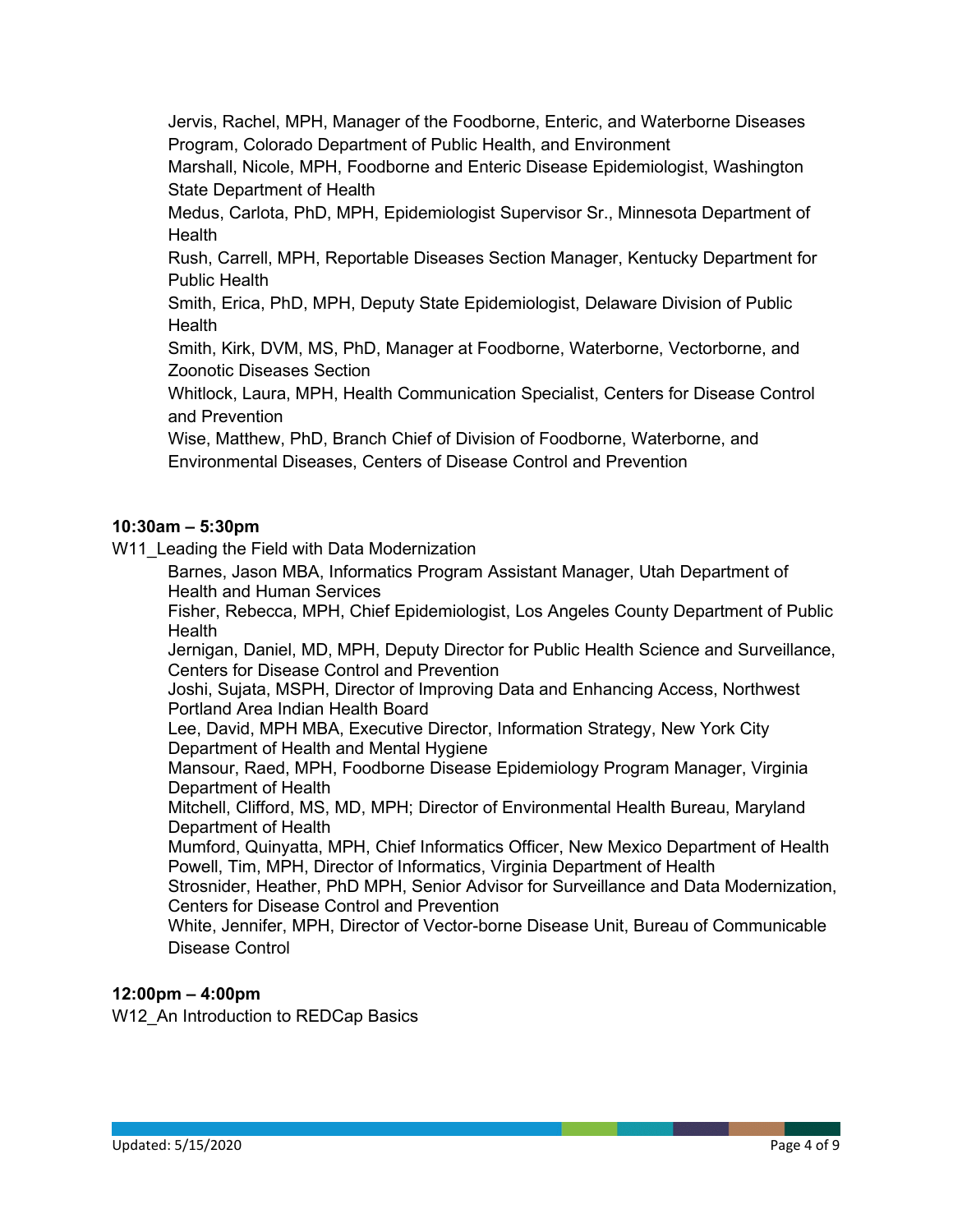Alemayehu, Abel, B.I.S, Technical Information Specialist, Booz Allen Hamilton Amsterdam, Leota, MPH, Public Health Analyst, Booz Allen Hamilton

W13\_Racing to Stay Ahead of Vector-Borne Diseases

Blackmore, Carina DVM, PhD, Dipl ACVPM, State Epidemiologist, Florida Department of **Health** 

Commins, Scott, MD, PhD, Associate Professor of Medicine & Pediatrics, University of North Carolina School of Medicine

Dykstra, Liz, PhD, BCE, Public Health Entomologist, Washington State Department of **Health** 

Fredregill, Chris, BS, Director of Mosquito and Vector Control Division, Harris Count Public Health

Goddard, Jerome, PhD, Extension Professor of Medical Entomology, Mississippi State **University** 

Mayes, Bonny, MA, Epidemiologists, Texas Department of State Health Services Zoonosis Control Branch

Salzer, Johanna, DVM, PhD, Veterinary Medical Officer, Ricketssial Zoonoses Branch Centers for Disease Control and Prevention

Schiffman, Elizabeth, MPH MA, Epidemiologist Supervisor, Minnesota Department of **Health** 

Stafford, Kriby, PhD, Chief Scientist-State Entomologist, Connecticut Agricultural Experiment Station

Townsend, John, BS, Vector Control Division Manager, Maricopa County Environmental **Services** 

#### **12:00pm – 5:00pm**

W14 Hepatitis C Surveillance: Enhancing Prevention, Surveillance, and Elimination Efforts Adams, Nicole, MSc, Public Health Epidemiologists, North Carolina Department of

Health and Human Services

Bocour, Angelica, MPH, Director of Viral Hepatitis Surveillance, New York City Department of Health and Mental Hygiene

Coyne, Amber, MPH, Coordinator, End the Syndemic Tennessee

Lechuga, Isabel, MD, MPH, Senior Manager Hepatitis, National Alliance of State and Territorial AIDS Directors

Manchester, Chloe, MSc, Viral Hepatitis Coordinator/Epidemiologist, Department of Health and Human Services, Maine Centers for Disease Control and Prevention Montgomery, Martha, MD MHS; Physician, Centers for Disease Control and Prevention Simmons, Adrienne, PharmD, Director of Programs, Hepatitis Education Project

#### **1:00pm – 3:30pm**

W15 Healthcare-Associated Infections and Antimicrobial Resistance Workshop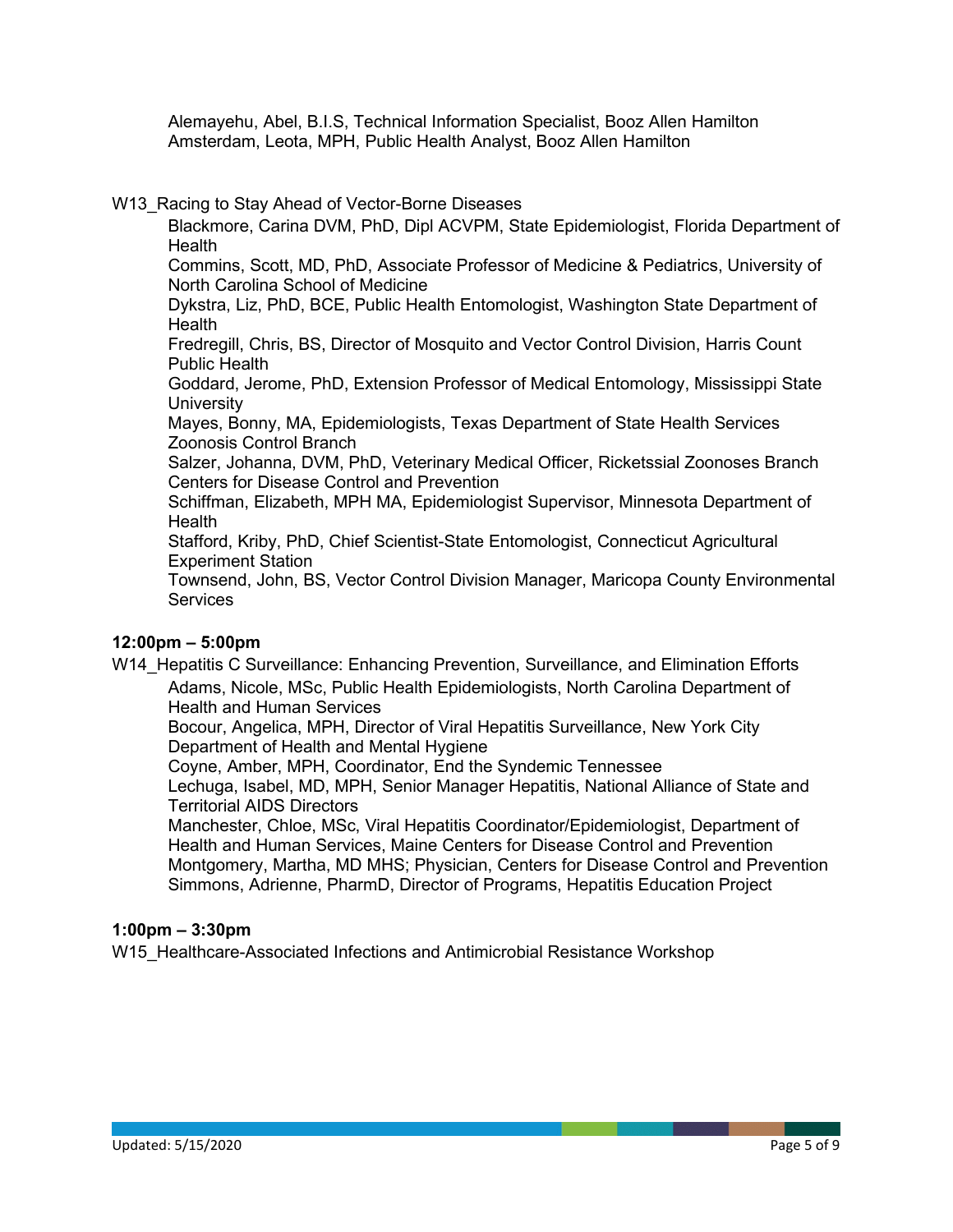Cumming, Melissa, MS, CIC, HAI/AR Program Lead, Massachusetts Department of Public Health

D'Angeli, Marisa, MD, MPH, Medical Epidemiologist, Washington State Department of **Health** 

Flinchum, Andrea, MPH, BSN, RN, CIC, FAPIC, HAI/AR Coordinator, Kentucky Department for Public Health

Walblay, Kelly, MPH, Epidemiologist IV/Senior Epidemiologist, Chicago Department of Public Health

Washington, Erica, MPH, CPH, CIC, CPHQ, FAPIC, Healthcare-associated Infections and Antibiotic Resistance Program Coordinator, Louisiana Department of Health

#### **1:00pm – 5:00pm**

W<sub>16</sub> State Epi Forum

Addiss, David, MD, MPH, Director, Focus Area for Compassion and Ethics (FACE), Task Force for Global Health

Davidson, Sherri, PhD, MPH, State Epidemiologist and Director of the Office of Informatics & Data Analytics, Alabama Department of Public Health Lynfield, Ruth, MD, State Epidemiologist and Medical Director, Minnesota Department of Health

## **MONDAY, JUNE 20, 2022**

#### **10:30am – 11:45am**

P1 Racism and Public Health

Jones, Camara, MD, MPH, PhD, Presidential Chair, University of California, San Francisco

# **TUESDAY, JUNE 21, 2022**

### **10:30am – 11:45am**

P2 Law and Order: Pandemic Edition

Arwady, Alison, MD, MPH, Commissioner, Chicago Department of Public Health Gostin, Lawrence, JD, Professor, Georgetown University Law Center

### **WEDNESDAY, JUNE 23, 2022**

#### **10:30am – 11:45am**

P3 Planetary Health: Environmental Health 3.0

Frumkin, Howard, MD, MPH, DrPH, Senior Vice President, Professor Emeritus, Trust for Public Land, University of Washington Ranney, Megan, MD, MPH, Professor, School of Public Health, Brown University

# **OBJECTIVES**

- 1. Identify at least 3 best practices in applied epidemiology.
- 2. Describe at least 3 best practices for surveillance and epidemiology.
- 3. Discuss at least 2 public health practice skills presented in the workshops.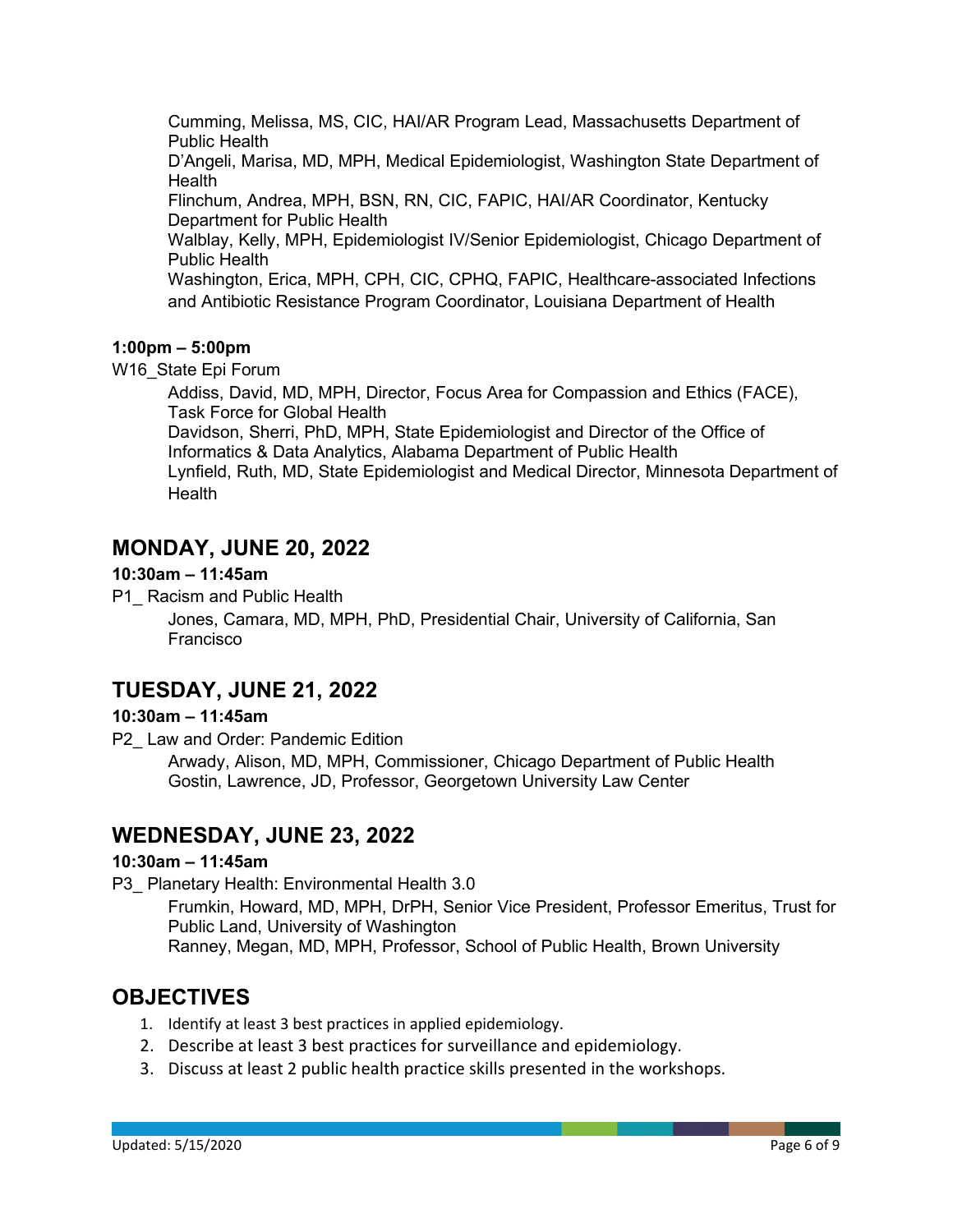- 4. Identify at least 2 strategies or tools to improve public health practice.
- 5. Articulate the importance of interdisciplinary collaboration for applied epidemiology.

### **ACCREDITATION STATEMENTS:**



In support of improving patient care, this activity has been planned and implemented by Centers for Disease Control and Prevention and **the Council of State and Territorial Epidemiologists**. The Centers for Disease Control and Prevention is jointly accredited by the Accreditation Council for Continuing Medical Education (ACCME), the Accreditation Council for Pharmacy Education (ACPE), and the American Nurses Credentialing Center (ANCC), to provide continuing education for the healthcare team

**CME:** The Centers for Disease Control and Prevention designates this **live** activity for a maximum of **(19.75)** AMA PRA Category 1 Credits™. Physicians should claim only the credit commensurate with the extent of their participation in the activity.

**CNE:** The Centers for Disease Control and Prevention designates this activity for **(19.75)** nursing contact hours.

**CEU:** The Centers for Disease Control and Prevention is authorized by IACET to offer **(1.9)** CEU's for this program.

**CECH:** Sponsored by the Centers for Disease Control and Prevention, a designated provider of continuing education contact hours (CECH) in health education by the National Commission for Health Education Credentialing, Inc. This program is designated for Certified Health Education Specialists (CHES®) and/or Master Certified Health Education Specialists (MCHES®) to receive up to **(20.5)** total Category I continuing education contact hours. Maximum advanced level continuing education contact hours available are **(0)**. Continuing Competency credits available are **0.** CDC provider number **98614.**

**AAVSB/RACE**: This program has been submitted (but not yet approved) for **22.8)** hours of continuing education credit in jurisdictions which recognize AAVSB RACE approval; however, participants should be aware that some boards have limitations on the number of hours accepted in certain categories and/or restrictions on certain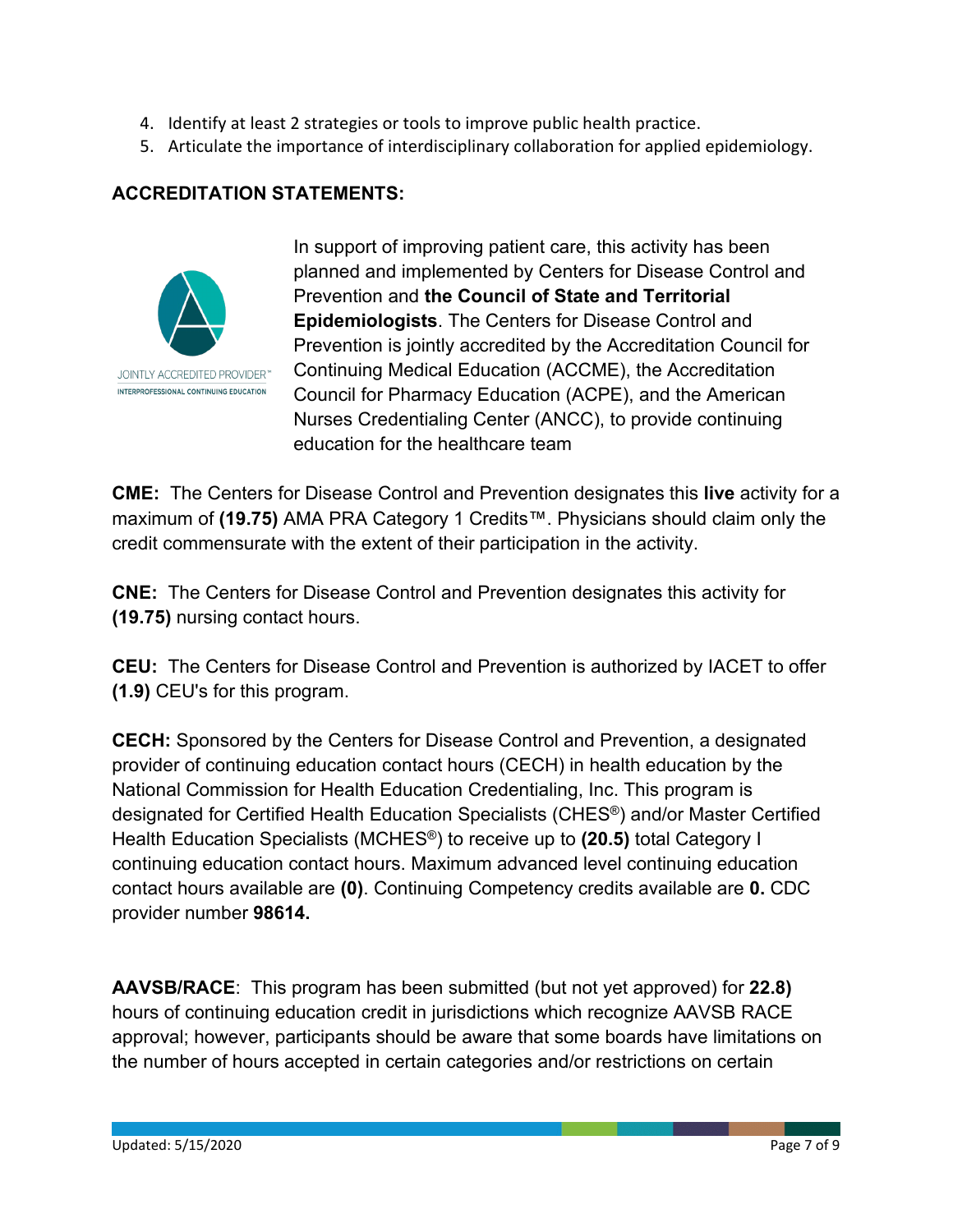methods of delivery of continuing education. **Call (\*name and phone number of Provider contact\*) for further information**.

## **For Certified Public Health Professionals (CPH)**

The Centers for Disease Control and Prevention is a pre-approved provider of Certified in Public Health (CPH) recertification credits and is authorized to offer **(22)** CPH recertification credits for this program.

**DISCLOSURE :** In compliance with continuing education requirements, all planners and presenters must disclose all financial relationships, in any amount, with ineligible companies during the previous 24 months as well as any use of unlabeled product(s) or products under investigational use.

## **CDC, our planners and presenters wish to disclose they have no financial relationship(s) with ineligible companies with the exception of with the exception of**:

•**Dr. Scott Commins** and he wishes to disclose that he is receiving up-to-date topic author royalties and is with the Speaker's Bureau with Genentech (omalizumab).

•**Dr. Adrienne Simmons** and she wishes to disclose that she serves as an advisor on the Gilead Sciences Hepatitis Delta Advisory Board. The honorarium was provided to her organization, the Hepatitis Education Project. The Hepatitis Education Project is a nonprofit that receives funding from a diversity of sources, including pharmaceutical companies, insurance companies, governments, foundations and private donations.

**Dr. Megan Ranney** and she wishes to disclose that she a one-time honorarium for panel discussion on digital health. The honorarium was provided to her by the Massachusetts College of Pharmacy and Health Sciences.

## **All of the relevant financial relationships listed for these individuals have been mitigated**.

## **Content will not include any discussion of the unlabeled use of a product or a product under investigational use with the exception of**:

• **Chris Fredregill's** discussion on Racing to Stay Ahead of Vector-Borne Diseases. He will be discussing Wolbachia and its use against mosquitoes with **MosquitoMate**